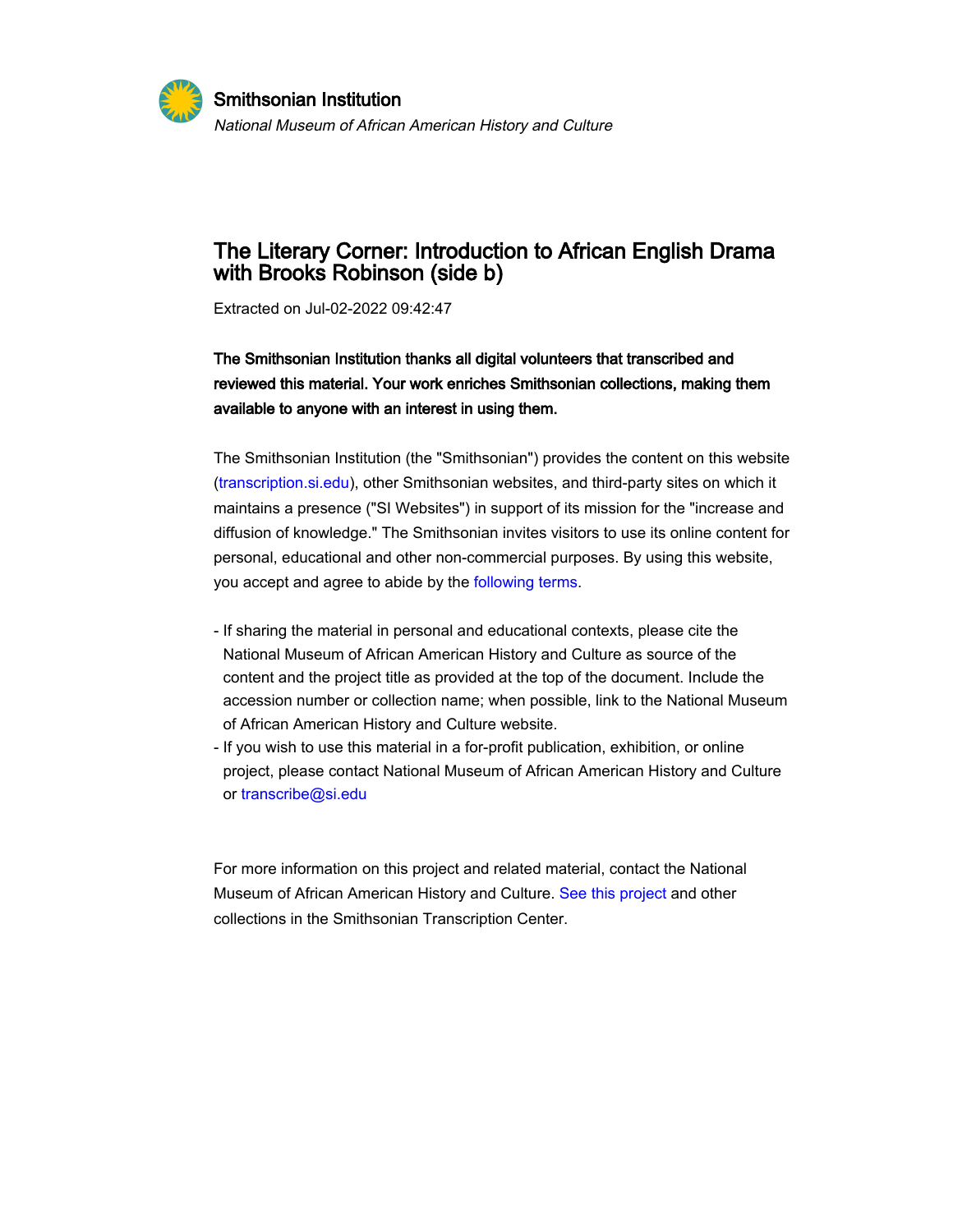#### WEBVTT

00:00:00.000 --> 00:00:30.000 [instrumentals]

## 00:00:30.000 --> 00:00:37.000

<i>Brooks B. Robinson</i>: The literary Literary Corner Black Writers of the World; a series of analysis and interpretations of Black World Literature.

#### 00:00:37.000 --> 00:00:53.000

Today an introduction to African poetry. I'm Brooks Robinson and we'll explore the various phases in the development of African poetry, attempting to touch as much of the vast continent as we possibly can as we go along.

## 00:00:53.000 --> 00:01:07.000

As in all other genres in African-English literature and I'm going to stress the African-English part of it. A substantial body of accomplished African-English poetry did not appear until the 1950s.

#### 00:01:07.000 --> 00:01:15.000

This is not to say that African poetry did not exist until this time. Quite the contrary is actually the case.

#### 00:01:15.000 --> 00:01:31.000

African poetry before the 1950s existed, however, but only in oral forms. And after the 1800s or 19th centaury African poetry existed in languages besides English.

## 00:01:31.000 --> 00:01:38.000

Now African oral poetry is as old as African civilizations and cultures themselves.

## 00:01:38.000 --> 00:01:49.000

And certainly one cannot consider African-English, African-French, or any other form of African poetry without considering the African oral poetry.

#### 00:01:49.000 --> 00:01:57.000

Now, as far as African poetry in it's oral forms is concerned; one sees basically three major themes.

#### 00:01:57.000 --> 00:02:12.000

First, you have the themes of Africans and their guides: Ogun, Orisala, Orunmila, Ala, all of the chís and how man was related to the gods, a source of life.

00:02:12.000 --> 00:02:16.864 This was, and it still is to a very great extent a real concern